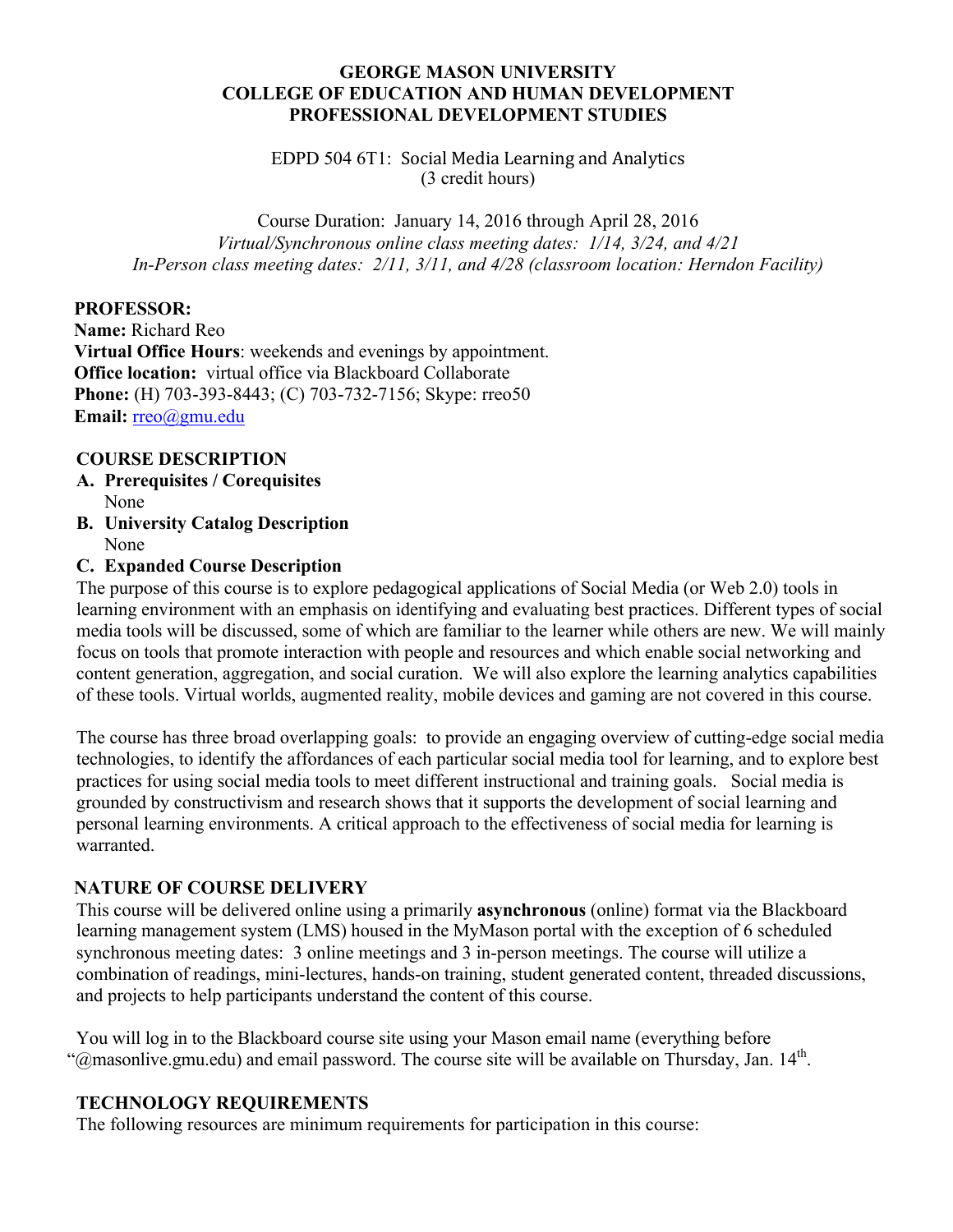- 1. High-speed Internet access with a standard up-to-date browser, either Internet Explorer or Mozilla Firefox. Opera and Safari are not compatible with Blackboard;
- 2. Consistent and reliable access to their GMU email and Blackboard, as these are the official methods of communication for this course
- 3. A computer operating system and web browser certified or at least compatible to support the new Blackboard Learn 9.1:
	- http://www.edugarage.com/pages/viewpage.action?pageId=51414180
- 4. USB headset with built-in microphone or external microphone and speakers
- 5. Students will be asked to create logins and passwords on supplemental websites and/or to download trial software to their computer or tablet as part of the course requirements.
- 6. The following software plug-ins for Pcs and Macs respectively, available for free downloading by clicking on the link next to each plug-in:
	- Adobe Reader: http://get.adobe.com/reader

# **LEARNER OUTCOMES or OBJECTIVES**

The course is designed to enable participants to:

- Describe the evolution of Internet/Web-based collaboration tools.
- Identify the affordances of social media tools and apply best practices for using these tools in a corporate / government training setting.
- Select Web 2.0 tools to support instructional applications and strategies for training or education.
- Demonstrate the ability to set up, configure, and administer industry standard Web 2.0 tools as networked learning resources and for social networking functions.
- Design, develop, and evaluate a social media learning strategies that integrate Web 2.0 tools.
- Develop an awareness of techniques for validating the veracity of information sources and usergenerated content attached to Web 2.0 tools and other open educational resources.
- Demonstrate basic knowledge of privacy/security/copyright issues related to use of Web 2.0 tools.
- Describe how learning analytics are used in commercial social media tools to track user activity.
- Leverage social media tool learning analytics capabilities and  $3<sup>rd</sup>$  party tools to help analyze learner activity as part of an assessment strategy.
- Create effective informational presentations and screencasts that provide critical analysis of social media tool capabilities and affordances for conducting training instruction or work performance improvement.

# **PROFESSIONAL STANDARDS**

The course is designed to meet many of the essential Instructional Design Competencies as specified by The International Board of Standards for Training, Performance and Instruction (ibstpi ®):

- Communicate effectively in visual, oral and written form.
- Select and use a variety of techniques for determining instructional content.
- Identify and describe target population characteristics.
- Analyze the characteristics of existing and emerging technologies and their use in an instructional environment.
- Select or modify existing instructional materials or develop original instructional materials.
- Evaluate and assess instruction and its impact.
- Provide for the effective implementation of instructional products and programs.
- Identify and resolve ethical and legal implications of design in the work place

# **TEXTBOOKS**

The course learning modules contain selected web readings and resources that will serve as an electronic textbook. In addition, there are two free online books that will be used and an online repository of tutorials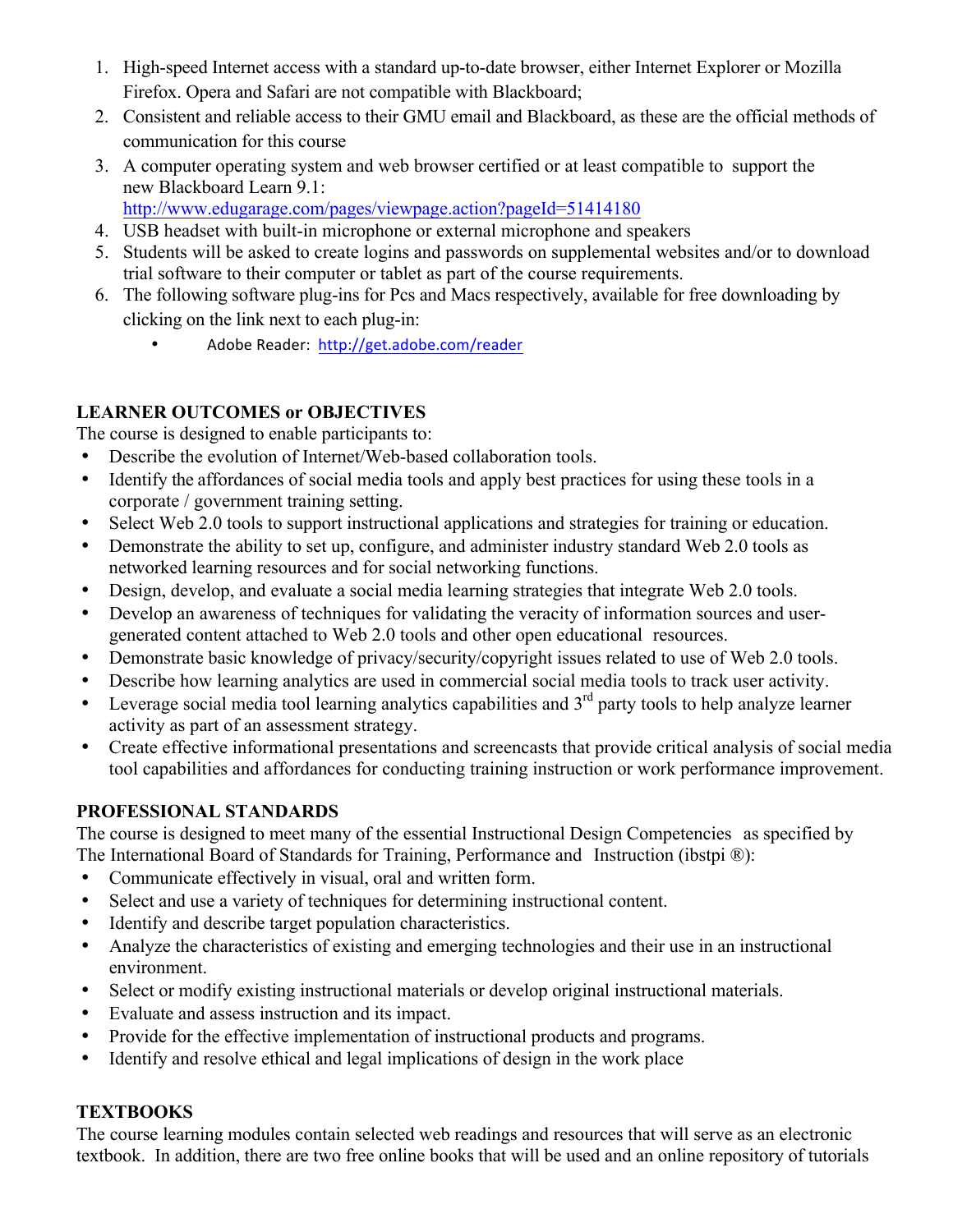from a well-known technology training provider:

- Dron, Jon & Anderson, Terry. (2014). Teaching Crowds: Learning and Social Media. AU Press. The book is available in hard copy or downloadable (free) online at: http://www.aupress.ca/index.php/books/120235
- Bozarth, Jane. (2010). Social Media for Trainers: Techniques for Enhancing and Extending Learning. This is available as a Mason library eBook that can be accessed from the following link: http://magik.gmu.edu/cgi-bin/Pwebrecon.cgi?BBID=2788021
- Lynda.com This is a Mason-sponsored training service (choose Go to login through Mason and then login with you Mason user name and password).

# **EXPECTATIONS:**

- **Course Week:** Because asynchronous courses do not have a "fixed" meeting day, our course week will **start on the Thursday of each week and finish on Wednesday of the following week**.
- **Log-in Frequency**: Expect to log in to this course **at least three times a week** to work on course materials and participate in the discussions. Students must actively check the course Blackboard site and their personal email for communications from the instructor, at a minimum this should be **three times per week.**
- **Announcements:** You must forward your Mason email to your primary personal/work email account in order to receive weekly and/or urgent notifications from me related to the course, or from the University regarding Bb LMS problems/outages.
- **Participation**: Students are expected to actively engage in all course activities throughout the semester, which include viewing of all course materials, completing course activities and assignments, and participating in course discussions and group interactions.
- **Technical Competence**: Students are expected to demonstrate competence in the use of all course technology, and to seek assistance if they are struggling with technical components of the course.
- **Technical Issues**: Students should expect that they could experience some technical difficulties at some point in the semester and should, therefore, budget their time accordingly. Late work will not be accepted based on individual technical issues.
- **Workload**: Student success in this course is priority one. Online learning has a strong self-directed component to it, so please keep on track. The scope and intensity of this course is such that playing "catch up" will prove to be extremely challenging. Expect to log in to this course **three times per week** to read announcements, participate in the discussions, and work on course materials. If there is anything you don't understand, or if work or personal challenges threaten to derail your progress, please send me an email as quickly as possible to notify me.
- **Advising:** If you would like to schedule a one-on-one meeting to discuss course requirements, content or other course-related issues, we can meet via telephone or Skype. Send me an email to schedule your one-on-one session and include your suggested dates/times.
- **Netiquette:** Our goal is to be **collaborative**, not combative. Experience shows that even an innocent remark in the online environment can be misconstrued. I suggest that you always re-read your responses carefully before you post them to encourage others from taking them as personal attacks. **Be positive in your approach to others and diplomatic with your words.** I will do the same. Remember, you are not competing with each other but sharing information and learning from one another as well as from the instructor.
- **Privacy/Security:** Students will be required to join and/or create accounts on multiple, free, web-based tools or social networking services specified by the instructor to complete assignments and learning activities.
	- o Students understand that portions of their work will take place on the open web and that their profile and other artifacts are open to public discovery.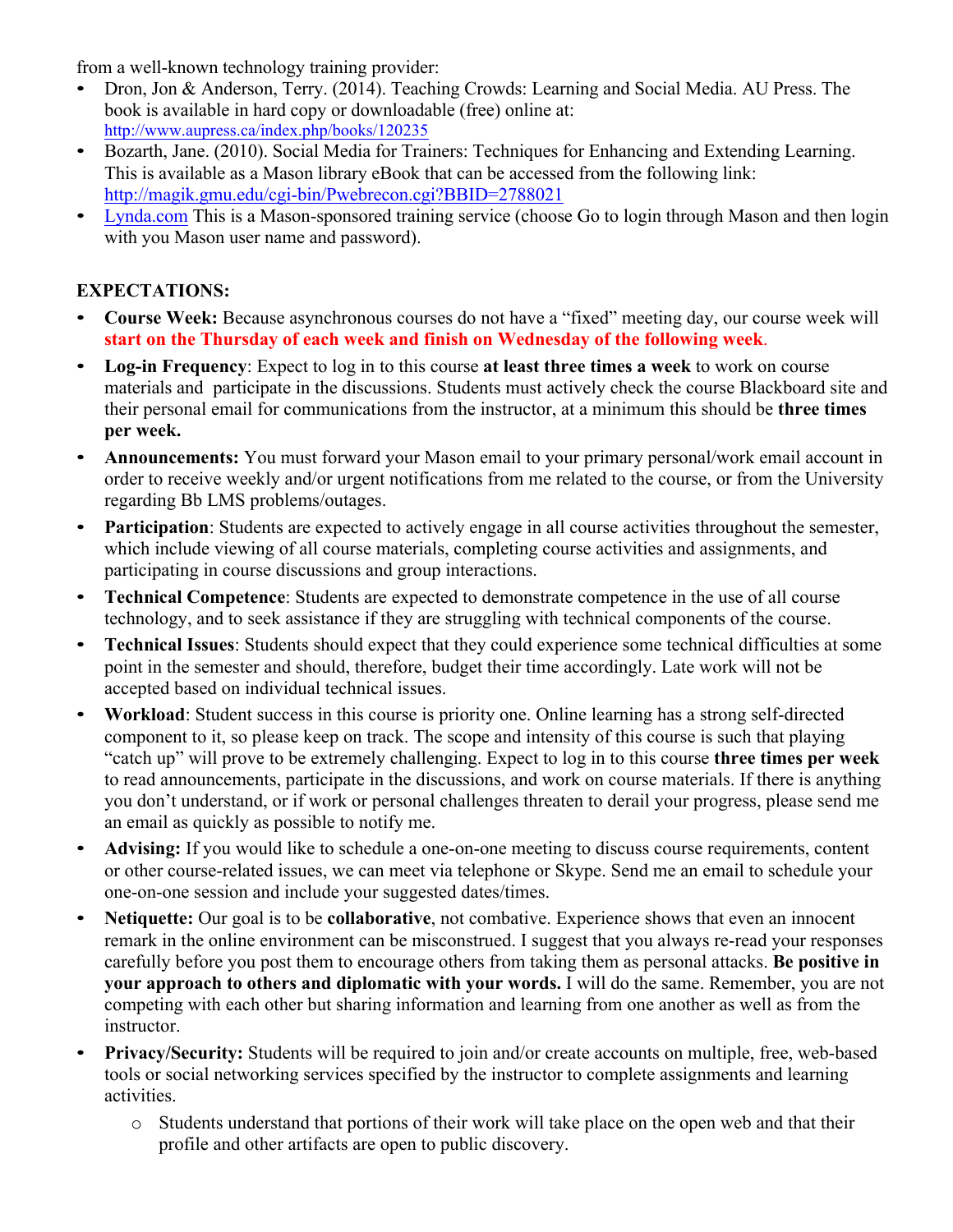### **COURSE ASSIGNMENTS:**

Assignments are due on the day shown on the Course Schedule by 11:59 pm. Assignments may be turned in up to 3 days late with a 25% grade deduction. No late assignments will be accepted beyond 3 days after the due date. Below is a brief description of the major assignments for this course. **Find a detailed description of every assignment on Blackboard under** *Course Assignments***.**

## **1. Weekly Discussions (30% of the final course grade)**

*\*Discussion initial responses are due by Saturday of each week \*Replies to classmates' posts are due by Wednesday of the following week.* 

We will be using Blackboard's discussion board as our discussion platform in this course. Almost every week there will be a discussion question that will engage you in a social media activity and connect it with the readings for that week. The discussion questions will be posted every Thursday on the discussion forum, and initial responses are due on Saturday11:59 pm of every week. In addition to posting your initial response to the discussion prompt, you will be asked to comment on 2 of your classmates' posts by Wednesday 11:59 pm of the following week. Your comments should refer to the course readings or personal experience. You may also ask questions or clarify a point that your classmates are discussing. You are also encouraged to share external resources whenever suitable.

## a. **Social Media Learning Activities**

The course is designed to guide your exploration of the different social media tools as part of the weekly learning activity by directing you to set up an initial account, personalize it, configure the tool for collaborative work, and complete prescribed tasks. You will be asked to share your account information with your classmates to create a learning community. Many of these social media activities will be the focus of the weekly discussion forums. A list of the social media tool exercises will be posted on the course site.

## **2. Curate (15% of the course final grade)**

This is a semester-long social media learning activity designed to give you an extended experience with one social media tool that is used to curate content and build community/network over time. The curation tool that we will focus on is **Diigo – a social bookmarking tool** (see a detailed description of this assignment on Bb). In general, you will use the tool over the semester to gather social media resources that are useful for training, teaching and learning. You will make comments on your peer's tools and also make a unique post to the course community tool of the same ilk describing how it connects with the week's topics.

## **3. Social Media Technology Presentation (15% of the course final grade)**

Select a social media technology from the tools that are listed in the course schedule or ANY OTHER social media tool that you consider relevant to the type of social media discussed the week of your presentation. Prepare a **7-8 minute narrated video presentation on the tool accompanied by a text transcript --** that introduces your peers to the tool, its features/affordances, and related research.

## **4. Final Project: Social Media Learning Strategy (SMLS) (40% of the course final grade)**

In groups of 2 or 3, create a social media learning strategy (SMLS) for an instructional environment to improve collective and social learning. Your final project should be presented in a 10 minute Group Recorded Presentation that outlines the assignment requirements as well as a Design Document that describes the elements of your design in more detail.

o 10% of your grade (applied individually but based on your group performance) will be based on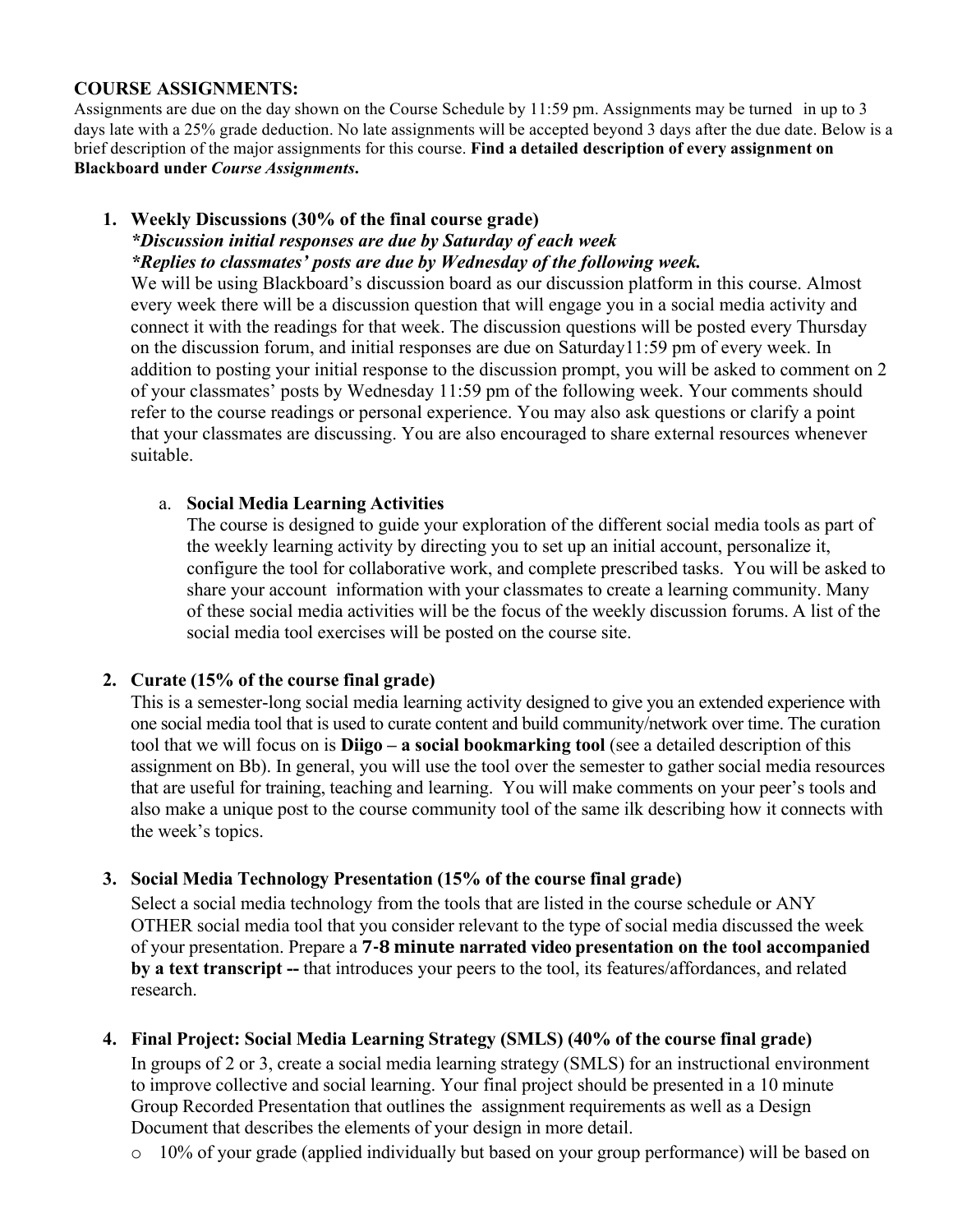the completion of an associated Design Document that is used to help me scaffold your development of the SMLS.

## **GRADING**

### **Grades for every assignment will be posted on Blackboard.**

A = 94-100; A- = 90-93; B+ = 86-89; B = 83-85; B- = 80-82; C = 70-79; F = 69 and below

## **GMU POLICIES AND RESOURCES FOR STUDENTS**

- a. Students must adhere to the guidelines of the George Mason University Honor Code (See **http://oai.gmu.edu/the-mason-honor-code/**).
- b.Students must follow the university policy for Responsible Use of Computing (See **http://universitypolicy.gmu.edu/policies/responsible-use-of-computing/**).
- c. Students are responsible for the content of university communications sent to their George Mason University email account and are required to activate their account and check it regularly. All communication from the university, college, school, and program will be sent to students solely through their Mason email account.
- d. The George Mason University Counseling and Psychological Services (CAPS) staff consists of professional counseling and clinical psychologists, social workers, and counselors who offer a wide range of services (e.g., individual and group counseling, workshops and outreach programs) to enhance students' personal experience and academic performance (See **http://caps.gmu.edu/**).
- e. Students with disabilities who seek accommodations in a course must be registered with the George Mason University Office of Disability Services (ODS) and inform their instructor, in writing, at the beginning of the semester (See **http://ods.gmu.edu/**).
- f. Students must follow the university policy stating that all sound emitting devices shall be turned off during class unless otherwise authorized by the instructor.
- g. The George Mason University Writing Center staff provides a variety of resources and services (e.g., tutoring, workshops, writing guides, handbooks) intended to support students as they work to construct and share knowledge through writing (See **http://writingcenter.gmu.edu/**).

## **PROFESSIONAL DISPOSITIONS**

Students are expected to exhibit professional behaviors and dispositions at all times.

## **CORE VALUES COMMITMENTS**

The College of Education & Human Development is committed to the following five values: collaboration, ethical leadership, innovation, research-based practice, and social justice. Students are expected to adhere to these principles http://cehd.gmu.edu/values/*.* For additional information on the College of Education and Human Development, Graduate School of Education, please visit our website [See http://gse.gmu.edu/].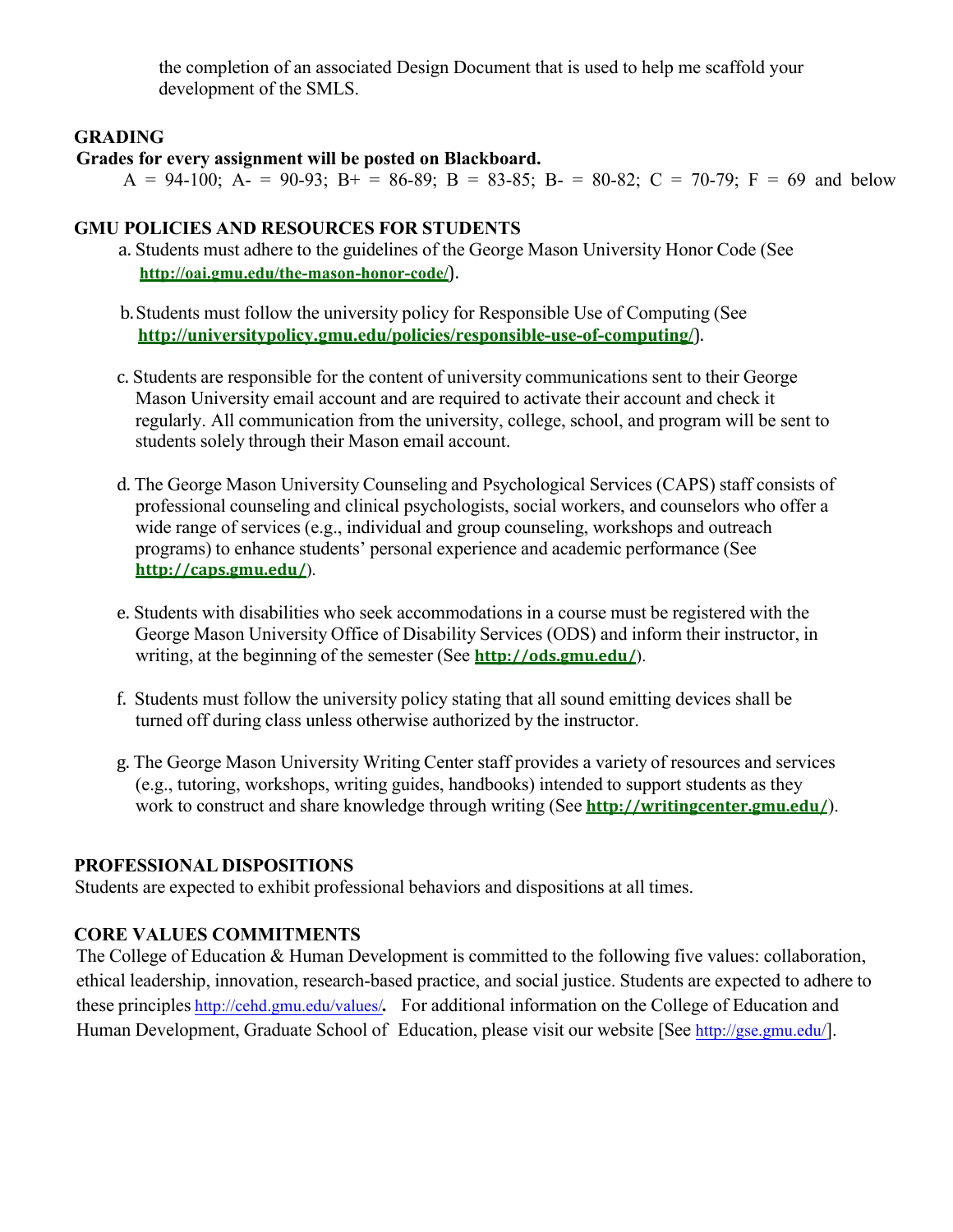# **PROPOSED COURSE SCHEDULE**

| <b>Week/Date</b>                                                                                                         | <b>Class Topics and Readings</b>                                                                                                                                                                                                                                                                                                                                                                                            | <b>Assignments</b>                                                                                                                                                                                                                  |
|--------------------------------------------------------------------------------------------------------------------------|-----------------------------------------------------------------------------------------------------------------------------------------------------------------------------------------------------------------------------------------------------------------------------------------------------------------------------------------------------------------------------------------------------------------------------|-------------------------------------------------------------------------------------------------------------------------------------------------------------------------------------------------------------------------------------|
| <b>Starts on Thursday</b>                                                                                                |                                                                                                                                                                                                                                                                                                                                                                                                                             |                                                                                                                                                                                                                                     |
| Week 0:<br>1/7/16<br>(OPTIONAL)                                                                                          | <b>Pre-Course Orientation</b><br>Get a head start reviewing the course content,<br>touring the course site, and setting up course social<br>media tool accounts                                                                                                                                                                                                                                                             | Set-up basic course tools, establish<br>digital identity, and prepare login<br>management log.<br>Perform technology checks.                                                                                                        |
| Week 1:<br>1/14/16<br><b>Synchronous</b><br><b>Online Class</b><br>Orientation,<br>on Thurs., 1/14<br>(1/18 MLK holiday) | <b>Getting Started: Course Orientation &amp; Introduction</b><br>75 minute live online meeting via Bb Collaborate<br><b>Understanding Web 2.0</b><br>Read Teaching Crowds Ch. 1.<br>Read Social Media for Trainers: Introduction and Ch. 1.<br>Lynda.com: Social Media Classroom Introduction, Ch. 1 & Ch. 3<br>Security, Privacy, & Copyright<br>Assigned reading(s)                                                       | Post your personal introduction by<br>Saturday on the discussion board.<br>Create a concept map of your<br>personal learning network as it<br>relates to your formal/informal<br>use of social media at work as well<br>as at home. |
| Week 2:<br>1/21/16                                                                                                       | <b>Social Learning Theories &amp; Affordances</b><br>Read Teaching Crowds Ch. 2<br>Read Social Media for Trainers Ch. 7<br><b>Social Forms for Learning</b><br>Read Teaching Crowds Ch. 3                                                                                                                                                                                                                                   | <b>Discussion Question 1</b><br>$\bullet$<br>Start Diigo assignment<br>Select social media<br>presentation topic                                                                                                                    |
| Week 3:<br>1/28/16                                                                                                       | Social Networking and Microblogging Tools: Facebook, LinkedIn,<br>Google+, Twitter, Slack, Academia.edu<br>Watch student social media presentations<br>Read Social Media for Trainers, Ch. 2 & 3<br>Social Media Design<br>Read Bower, Hedberg & Kuswara (2010) article:<br>A framework for Web 2.0 learning design                                                                                                         | <b>Discussion Question 2</b><br>$\bullet$                                                                                                                                                                                           |
| Week 4:<br>2/4/16                                                                                                        | Content Curation Tools: Diigo, Scoop.it, Storify, Flipboard,<br>Pinterest, Evernote<br>Watch student social media presentations<br>Read Price (2013), Using Pinterest as a Training and<br>Development Tool<br>Read Mihailidis and Cohen (2013) Exploring Curation as a Core<br>Competency in Digital and Media Literacy Education                                                                                          | <b>Discussion Question 3</b>                                                                                                                                                                                                        |
| Week 5:<br>2/11/16<br>In-Person<br><b>Class Meeting, on</b><br>Thurs., 2/11                                              | Media Editing and Sharing Tools: YouTube, Podcasting, &<br>Vlogcasting, Screencasting<br>Watch student social media presentations<br>$\bullet$<br>Read Ng'ambi & Lombe (2012). Using Podcasting to Facilitate<br>Student Learning: A Constructivist Perspective<br><b>Hands-on Workshop</b><br>GarageBand, Audacity or SoundCloud<br>$\bullet$<br>Screenrecording: Screencast-O-Matic, Camtasia, or<br>$\bullet$<br>Kaltura | <b>Self-select SMLS groups (final</b><br>$\bullet$<br>project) and meet in class to<br>brainstorm design idea                                                                                                                       |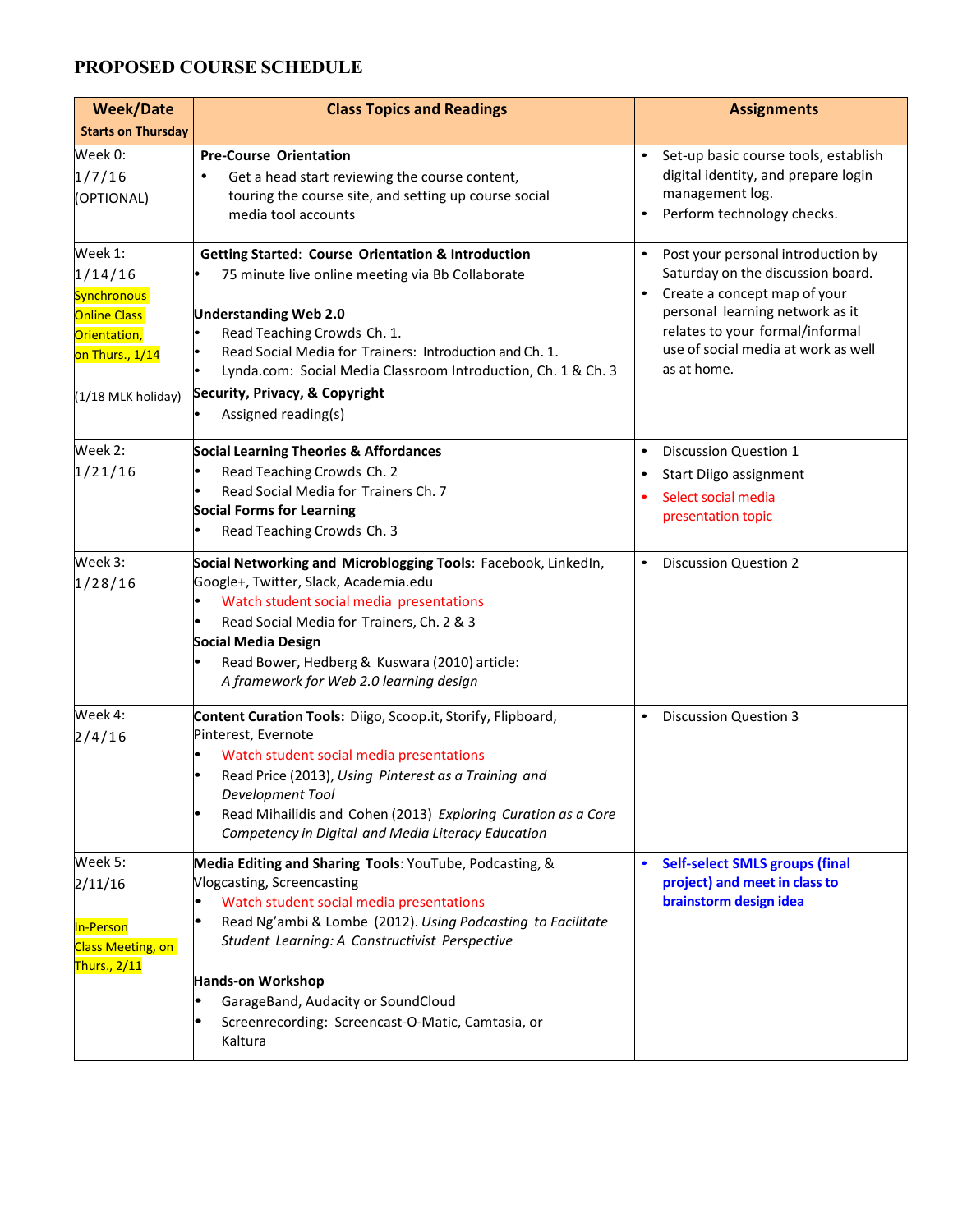| Week 6:                  | Media Editing and Sharing Tools: YouTube, Flickr, Scribd,               | <b>Discussion Question 4</b>                           |
|--------------------------|-------------------------------------------------------------------------|--------------------------------------------------------|
| 2/18/16                  | Slideshare, WordCloud, Feedly (Tags, Hashmarks, RSS, Likes etc.)        |                                                        |
|                          | Watch student social media presentations                                |                                                        |
|                          | Read Sherer and Shea (2011). Using Online Video to Support<br>$\bullet$ |                                                        |
| $(2/15$ holiday)         | <b>Student Learning and Engagement</b>                                  |                                                        |
|                          | Interactive Video: Videonot.es, edcanyon, Zaption<br>$\bullet$          |                                                        |
| Week 7:                  | Blogs and Wikis: WordPress, Weebly, PbWorks, Tumblr, &                  | <b>Discussion Question 5</b>                           |
| 2/25/16                  | Wikipedia                                                               | Submit SMLS Design Doc 1-                              |
|                          | Watch student social media presentations                                | <b>Design Idea</b>                                     |
|                          | Read Social Media for Trainers, Ch. 4&5                                 |                                                        |
|                          | Read Forment et al. (2012): Didactical Patterns for the Usage           |                                                        |
|                          | of Wikis in Educational and Learning Activities                         |                                                        |
| Week 8:                  | Learning Analytics: Google Analytics, Bb LMS Analytics                  | Discussion Question 6                                  |
| 3/3/16                   | Readings/Activities TBA                                                 | <b>Submit SMLS Design Doc 2-</b>                       |
|                          | Watch student social media presentations                                | <b>Audience / Setting</b>                              |
|                          | Social Media Management Tools: Hootsuite, TweetDeck, Netvibes           |                                                        |
|                          | RSS, Mash-ups, & Widgets,                                               |                                                        |
| Week 9:                  | Classroom-based Social Media Tools (classroom polling &                 | <b>Discussion Question 7</b>                           |
| 3/10/16                  | feedback): PollEverywhere, Socrative, jPOLL (polling and SRS)           | <b>Submit SMLS Design Doc 3-</b>                       |
|                          | Bluepulse (online polls in Bb), Google forms, Kahoot                    | <b>Content / Format</b>                                |
| In-Person                | <b>Readings TBA</b>                                                     |                                                        |
| <b>Class Meeting, on</b> | Watch student social media presentations                                |                                                        |
| Fri., 3/11               |                                                                         |                                                        |
| <b>Week 10:</b>          | Personal Learning Environments: Domain of Your Own                      | <b>Discussion Question 8</b><br>$\bullet$              |
| 3/17/16                  | <b>Readings TBA</b>                                                     |                                                        |
|                          | Build Your Own Domain: http://stateu.org/                               |                                                        |
|                          | Watch student social media presentations                                |                                                        |
| Week 11                  | <b>Web Conferencing and Online Presentation Tools:</b>                  | Discussion 9 in Hangouts                               |
| 3/24/16                  | Bb Collaborate Ultra, Adobe Connect, Open Source, Google Hangouts,      | Video Conference with groups                           |
|                          | Firefox, Jabber, Skype, Appear.in, video conference tool (Zoom)         | to discuss final project                               |
| <b>Synchronous</b>       | Watch/Attend student social media presentations                         | (SMLS). A doodle will be sent to                       |
| <b>Online Class</b>      | Read Bower (2011) Synchronous collaboration competencies in             | schedule conference.                                   |
| Meeting, on              | web-conferencing environments - their impact on the learning            | <b>Draft SMLS due</b>                                  |
| Thurs., 3/24             | process                                                                 |                                                        |
| Week 12                  | Web Conferencing and Online Presentation Tools: VoiceThread,            | <b>SMLS Peer Reviews due - Post final</b><br>$\bullet$ |
| 3/31/16                  | Prezi, Haiku Deck, Slideshare, Nearpod, YouTube                         | presentation and SMLS design                           |
|                          | Interactive whiteboard/screencasts: ExplainEverything                   | document for peer feedback (peers                      |
|                          | Online shared whiteboards (e.g., RealTimeBoard, Padlet, &<br>$\bullet$  | will be assigned).                                     |
|                          | Google Drawings/Google Drive                                            |                                                        |
|                          | Watch student social media presentations<br>$\bullet$                   |                                                        |
| Week 13                  | <b>Emerging Web 2.0 Tools/Topics</b>                                    | <b>Discussion Question 10</b><br>$\bullet$             |
| 4/7/16                   | Read Teaching Crowds Ch. 10                                             | <b>Submit SMLS Design Doc 4 -- Evaluate</b>            |
|                          | <b>Other Readings - TBA</b>                                             | & Refine                                               |
|                          | <b>Work on Final project</b>                                            |                                                        |
| Week 14                  | Open Lab week / Work on Final project                                   | <b>Final Design Doc and SMLS due</b><br>$\bullet$      |
| 4/14/16                  |                                                                         |                                                        |
| Week 15                  | Final project presentations - synchronous online groups                 |                                                        |
| 4/21/16                  |                                                                         |                                                        |
| <b>Synchronous</b>       |                                                                         |                                                        |
| Week 16                  | Final project presentations - in-person groups                          | <b>Course Evaluations</b><br>$\bullet$                 |
| 4/28/16 In-Person        |                                                                         |                                                        |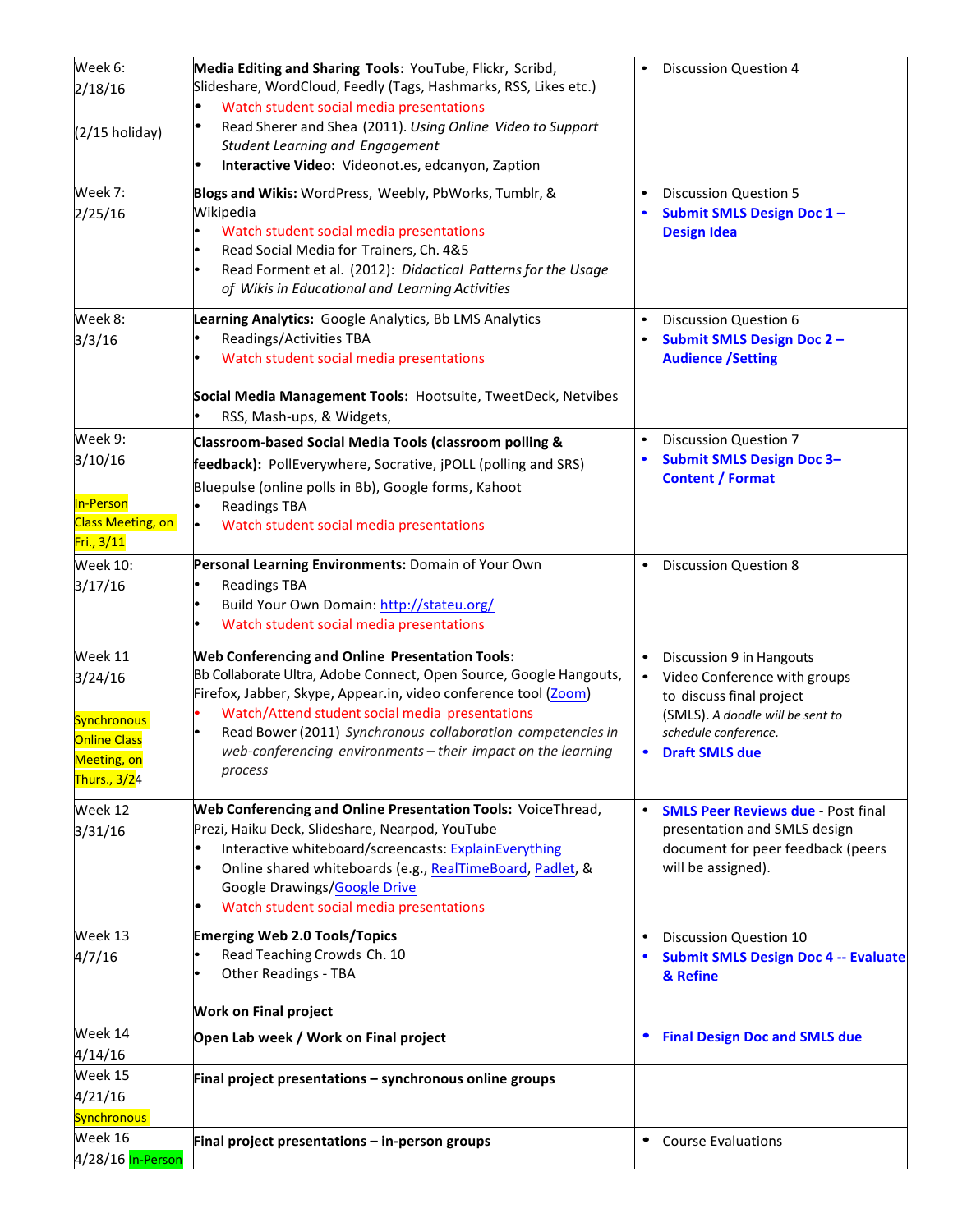### **Social Media Learning Strategy- Final Project**

In groups of 2 or 3, create a social media learning strategy (SMLS) for an instructional environment to improve collective and social learning. Your SMLS should include a description of the following:

- The instructional topic or lesson including the learning objective(s) or goal(s)
- The setting and the audience of this lesson
- The social media technologies (at least 2) integrated into this learning environment
- The rationale behind selecting these social media tools
- A rationale for how to use learning analytics to assist in social learning assessment
- A step-by-step description of the Social Media Learning Activities
- Possible issues that learners might encounter and possible solutions that you recommend

For this final project, you are expected to create a **10 minute Group Recorded Presentation** describing your social media strategy. You may base the outline of your presentation on the bullet points listed above. In addition to the presentation, a more detailed **Design Document** that describes each of the elements mentioned in the outline is required. Be creative in the design of your team project.

| <b>Evaluation Criteria</b>                          | <b>Exceeds Standards</b>                                                                                                                                                                      | <b>Meets Standards</b>                                                                                                                                                                                             | <b>Does Not Meet</b><br><b>Standards</b>                                                                                                                               |
|-----------------------------------------------------|-----------------------------------------------------------------------------------------------------------------------------------------------------------------------------------------------|--------------------------------------------------------------------------------------------------------------------------------------------------------------------------------------------------------------------|------------------------------------------------------------------------------------------------------------------------------------------------------------------------|
| <b>Instructional Topic</b><br>$(10 \text{ points})$ | The topic/lesson of instruction<br>is well described and a<br>problem/situation is<br>presented to justify a need for<br>social media integration<br>within the learning<br>environment.      | The topic/lesson of<br>instruction is described and<br>a problem/situation is<br>presented but the<br>justification for the need for<br>social media integration<br>within the learning<br>environment is unclear. | There is little connection<br>between the topic<br>selected and the need for<br>the social media learning<br>environment.                                              |
| Setting and Audience<br>$(10 \text{ points})$       | The setting of the learning<br>environment and the<br>audience (individual or group)<br>are well described.                                                                                   | The setting of the learning<br>environment and the<br>audience (individual or<br>group) are vaguely<br>described.                                                                                                  | The setting of the learning<br>environment and the<br>audience (individual or<br>group) are not described.                                                             |
| Learning Objectives<br>$(10 \text{ points})$        | The learning objectives of the<br>instructional environment are<br>described and the design of<br>the social media learning<br>activities supports the<br>achievement of these<br>objectives. | The learning objectives of<br>the instructional<br>environment are described<br>and the design of the social<br>media learning activities<br>somewhat supports the<br>achievement of these<br>learning objectives. | The learning objectives of<br>the instructional<br>environment are not<br>measurable and the<br>design of the social media<br>activities does not<br>enhance learning. |

#### **SMLS Final Project Rubric**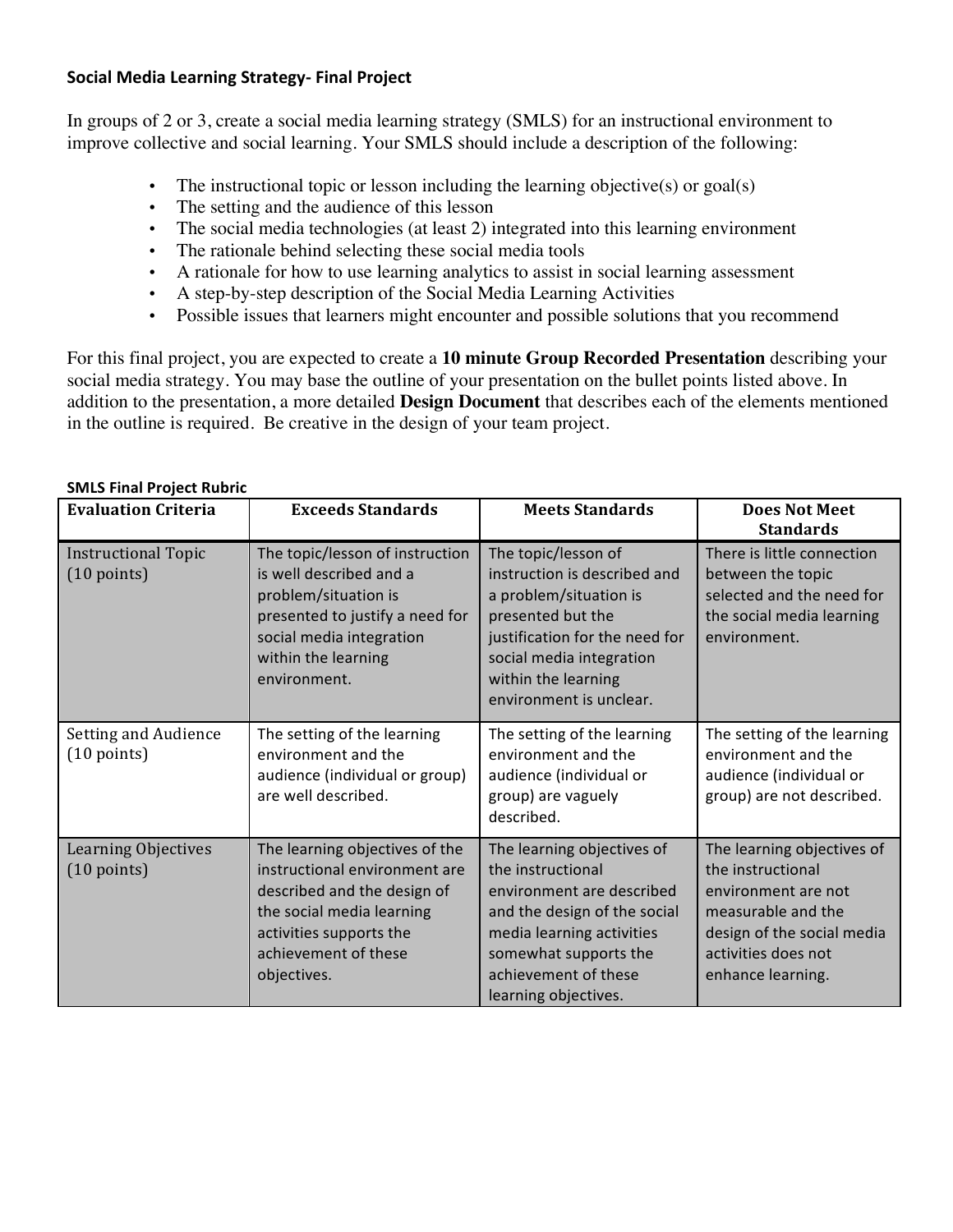| Selection of Social<br>Media Technologies<br>(Rationale)<br>$(10 \text{ points})$                                                               | The selected social media<br>tools (2) clearly support the<br>learning objectives and add<br>value to the instructional<br>environment as evidenced by<br>course readings or external<br>sources (Groups, sets, nets<br>and collectives or other<br>readings).                                                        | The selected social media<br>tools (2) vaguely support the<br>learning objectives and do<br>not add much value to the<br>instructional environment.<br>There is some justification<br>from course readings.                                                                                 | The selected social media<br>tools do not support the<br>learning objectives and do<br>not add value to the<br>instructional environment.<br>There is little justification<br>from course readings. |
|-------------------------------------------------------------------------------------------------------------------------------------------------|-----------------------------------------------------------------------------------------------------------------------------------------------------------------------------------------------------------------------------------------------------------------------------------------------------------------------|---------------------------------------------------------------------------------------------------------------------------------------------------------------------------------------------------------------------------------------------------------------------------------------------|-----------------------------------------------------------------------------------------------------------------------------------------------------------------------------------------------------|
| Learning Analytics:<br>A rationale for how to<br>use learning analytics<br>to assist in social<br>learning assessment.<br>$(10 \text{ points})$ | An evidence-based<br>justification for using learning<br>analytics to assist in social<br>learning assessment.                                                                                                                                                                                                        | A merely descriptive<br>account of the use of<br>learning analytics to assist in<br>social learning assessment.                                                                                                                                                                             | Lacks a coherent or<br>evidence-based rationale<br>for how to use learning<br>analytics to assist in social<br>learning assessment.                                                                 |
| Description of the<br>Social Media Learning<br><b>Activity (Instructional</b><br>Strategies)<br>$(15$ points)                                   | The social media learning<br>activities are well described<br>and provide step-by-step<br>guidance to the instructor/<br>trainer. External resources<br>(academic articles) related to<br>the use of social media in the<br>selected environment are<br>used to justify the design of<br>the social media activities. | The social media learning<br>activities are described and<br>provide guidance to the<br>instructor/trainer. External<br>resources are presented.                                                                                                                                            | The social media learning<br>activities are hard to<br>implement because of lack<br>of clarity and no external<br>resources are provided.                                                           |
| <b>Potential Problems and</b><br>Solutions<br>$(10 \text{ points})$                                                                             | A list of potential problems<br>associated with the<br>implementation of the SMLS is<br>presented accompanied by a<br>list of possible solutions to<br>address these challenges.<br>There is evidence of course<br>readings or external resources<br>to justify problems/solutions.                                   | A list of potential problems<br>associated with the<br>implementation of the SMLS<br>is presented accompanied<br>by a list of possible solutions<br>to address these challenges.<br>There is some evidence of<br>course readings or external<br>resources to justify<br>problems/solutions. | Some anticipated<br>problems are presented,<br>but suggested solutions<br>are based on personal<br>experience rather than<br>research.                                                              |
| <b>Final Presentation</b><br>$(15$ points)                                                                                                      | The audio-recorded<br>presentation is high quality<br>and is recorded by one or<br>more members of the group.<br>It presents the different<br>elements presented in this<br>rubric. A script is provided (or<br>captions). The presentation<br>does not exceed 10 minutes.                                            | One or more members of<br>the group record the audio-<br>recorded presentation. It<br>presents the different<br>elements presented in this<br>rubric. A script is provided<br>(or captions). The<br>presentation exceeds 10<br>minutes.                                                     | The audio-recorded<br>presentation is of poor<br>quality and no script is<br>provided.                                                                                                              |
| Design Document<br>$(10 \text{ points})$                                                                                                        | The design document includes<br>a table of contents and all the<br>elements presented in this<br>rubric (except for the<br>presentation). It also includes a<br>list of references using APA                                                                                                                          | The design document<br>includes all the elements<br>presented in the rubric and<br>a list of APA style<br>references.                                                                                                                                                                       | Some elements of this<br>rubric are missing in the<br>design document.                                                                                                                              |